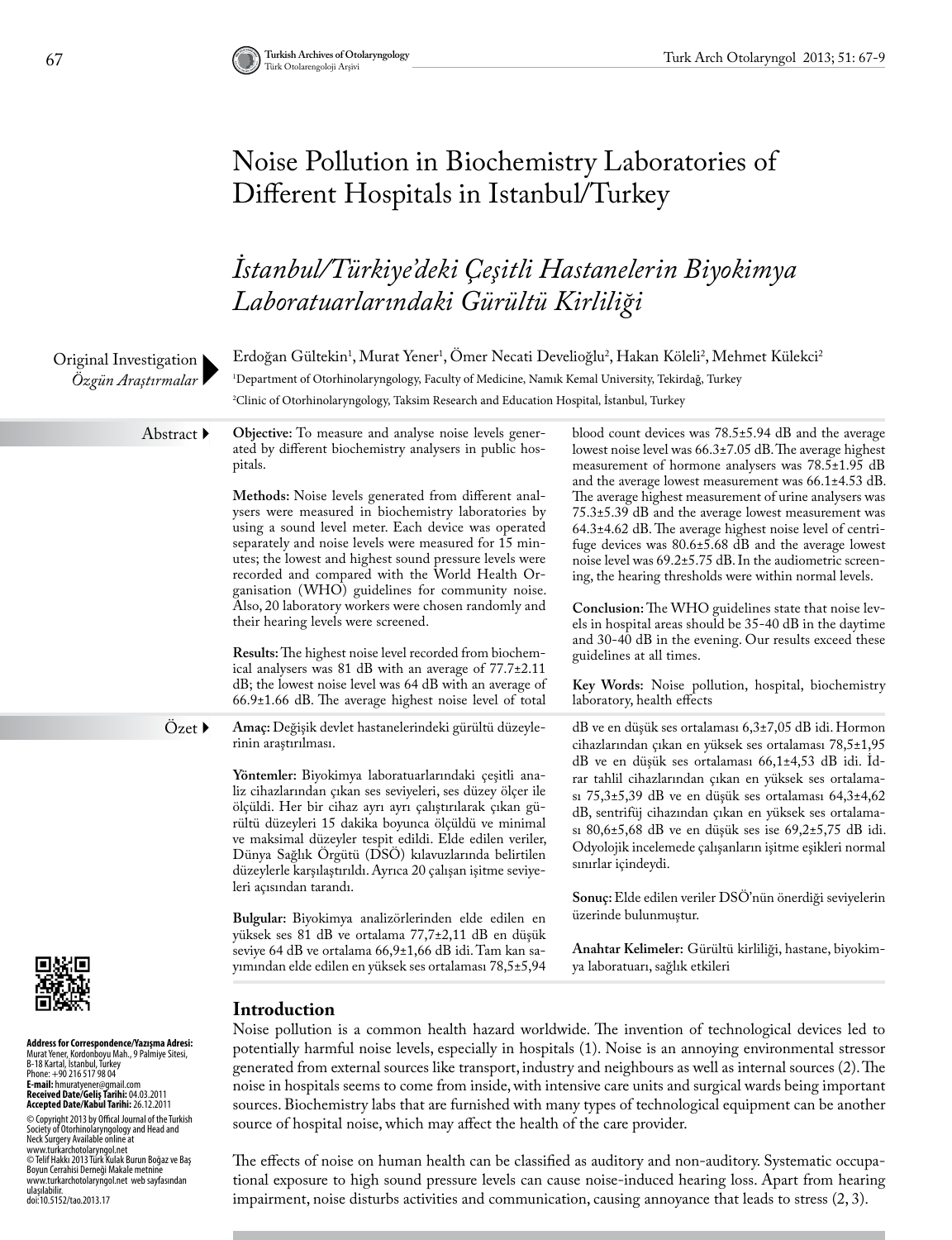The investigators studied noise levels in intensive care units, surgical wards, emergency departments and haemodialysis units of hospitals (4-6). Biochemistry labs are among the busiest departments of hospitals, where the staff work day and night shifts. The goals of this investigation were to assess the noise generated by different analysers in the biochemistry laboratories of 10 different hospitals in Istanbul-Turkey and discuss the health effects of noise pollution.

## **Methods**

Noise levels generated from different analysers were measured in the biochemistry laboratories of 10 different public hospitals by using a RadioShack digital sound level meter, range 60-120 dB (Fort Worth, TX, USA). The study protocol was presented to the institutional review board and the local ethics committee approved the study. Each participant also signed an informed consent. The devices that were analysed were biochemical analysers, total blood count analysers, hormone analysers, urine analysers and centrifuge devices. The sound level meter was held exactly one metre away from the analysers. Each device was operated separately and noise levels were measured for 15 minutes; the lowest and highest sound pressure levels were recorded and compared to the World Health Organisation (WHO) guidelines for community noise. Also, 20 laboratory workers (12 females, 8 males; ages ranging between 27 and 45 with an average of 35.3±6.1 years) were chosen randomly and screened for their hearing levels.

### **Statistical analysis**

SPSS 16 software program was used for the statistical analysis; comparisons were made with Student's t test.

### **Results**

The results of the recorded measurements are summarised in Table 1. The highest noise level recorded from biochemical analysers was 81 dB with an average of 77.7±2.11 dB, and the lowest noise level was 64 dB with an average of 66.9±1.66 dB. Total blood count device noise levels were between 60 and 90 dB with the average highest noise level being 78.5±5.94 dB and the average lowest noise level of 66.3±7.05 dB. Hormone analysers exhibited noise levels between 62 and 81 dB; the average highest measurement was 78.5±1.95 dB and the average lowest measurement was 66.1±4.53 dB. The recordings of urine analysers ranged from 55 to 84 dB; the average highest measurement was 75.3±5.39 dB and the average lowest measurement was 64.3±4.62 dB. The highest noise level recorded from centrifuge device was 92 dB with an average of 80.6±5.68 dB and the lowest noise level was 60 dB with an average of 69.2±5.75 dB. The highest noise levels were recorded from centrifuge devices but the difference was not statistically significant (p>0.05). The WHO has recommended that noise levels in hospital areas should be 35-40 dB in the daytime and 30-40 dB in the evening. In our recordings, the noise generated from different biochemistry analysers highly exceeded the recommended levels. In the audiometric screening, the hearing thresholds were all within normal levels.

### **Discussion**

Occupational noise exposure is an important health hazard today and may cause both physical and psychological effects. Noise in hospitals is an important issue for both health providers and patients. There are studies that have analysed the noise levels in different parts of hospitals. Tijunelis et al. (6) recorded and analysed noise in a large emergency department (ED) and compared their results to the EPA guidelines; they found that emergency departments had excessive noise levels on a regular basis. They concluded that there were easily identifiable sources of noise pollution that could be modified in order to decrease stress in EDs. Intensive care units were also well-studied parts of the hospitals and the noise levels in intensive care units were also much higher than the recommended levels; this can affect the psychological state, and cause sleep disturbances and disorientation in patients, as well as anxiety in nurses (4, 7).

The effects of noise pollution on health can be classified as auditory and non-auditory effects. The auditory effect is the consequence of sound energy on inner ear hair cells, causing hearing loss. Noise-induced hearing loss is caused by the systematic

| <b>Table 1.</b> Lowest and highest noise levels generated from different analysers |  |
|------------------------------------------------------------------------------------|--|
|------------------------------------------------------------------------------------|--|

| Hospitals         | Biochemistry analysers<br>noise levels in dB |                 | Total blood count device<br>noise levels in dB |                 | Hormone analyser<br>noise levels in dB |                 | Urine analyser<br>noise levels in dB |                 | Centrifuge device<br>noise levels in dB |                 |
|-------------------|----------------------------------------------|-----------------|------------------------------------------------|-----------------|----------------------------------------|-----------------|--------------------------------------|-----------------|-----------------------------------------|-----------------|
| 1                 | 66                                           | 77              | 62                                             | 90              | 62                                     | 77              | 55                                   | 84              | 60                                      | 89              |
| $\overline{2}$    | 66                                           | 78              | 60                                             | 80              | 65                                     | 80              | 60                                   | 75              | 72                                      | 80              |
| 3                 | 67                                           | 80              | 65                                             | 75              | 63                                     | 78              | 61                                   | 65              | 75                                      | 77              |
| $\overline{4}$    | 70                                           | 75              | 85                                             | 88              | 77                                     | 82              | 64                                   | 70              | 78                                      | 82              |
| 5                 | 67                                           | 76              | 65                                             | 78              | 63                                     | 81              | 65                                   | 77              | 65                                      | 75              |
| 6                 | 66                                           | 77              | 68                                             | 76              | 65                                     | 78              | 67                                   | 77              | 66                                      | 78              |
| 7                 | 67                                           | 78              | 61                                             | 75              | 70                                     | 77              | 69                                   | 76              | 76                                      | 92              |
| 8                 | 64                                           | 75              | 66                                             | 73              | 64                                     | 79              | 64                                   | 71              | 66                                      | 79              |
| 9                 | 67                                           | 80              | 64                                             | 73              | 64                                     | 77              | 70                                   | 79              | 67                                      | 79              |
| 10                | 69                                           | 81              | 67                                             | 77              | 68                                     | 76              | 68                                   | 79              | 67                                      | 75              |
| Average/std. dev. | $66.9 \pm 1.66$                              | $77.7 \pm 2.11$ | $66.3 \pm 7.05$                                | $78.5 \pm 5.94$ | $66.1 \pm 4.53$                        | $78.5 \pm 1.95$ | $64.3 \pm 4.62$                      | $75.3 \pm 5.39$ | $69.2 \pm 5.75$                         | $80.6 \pm 5.68$ |